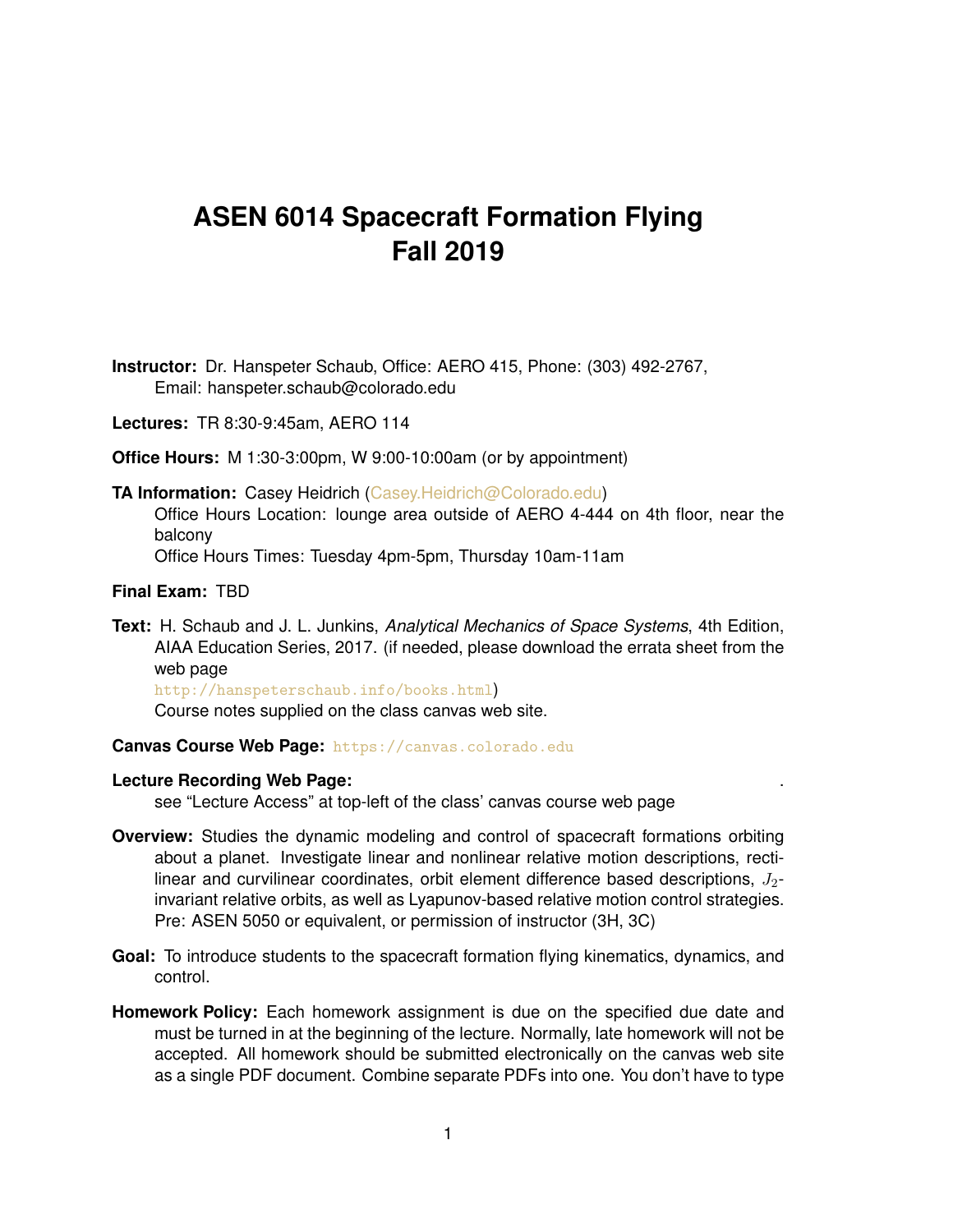up your homework (you can if you wish), but rather it is ok to scan in hand-written pages as well. Some homework will require simple programs to be created. These can be done in Python, Matlab, Maple, Mathematica, C, or Fortran. See instructor if not sure about the software package being used. If a homework has been graded incorrectly, you need to see me within 2 weeks of having the homework returned to you.

- **Exams:** There will be a mid-term exam and no final exam. If you have exam grading issues, you must see me within 2 weeks of having the exam returned to you. There will also be two course projects which will require you to write a technical report. These reports must be type written and composed as a professional technical report.
- **Class Attendance:** You are expected to attend class. If you need to miss a lecture, it is your responsibility to catch up on the material. Don't go to the instructor to catch up on missed material. Rather, catch up on the class recordings on canvas, or speak with class mates and get the notes from them. Campus policy regarding religious observances requires that faculty make every effort to reasonably and fairly deal with all students who, because of religious obligations, have conflicts with scheduled exams, assignments or required attendance. If you cannot attend a regularly scheduled class, it is up to the student to catch up on the missed material. If you cannot take an exam on a particular day, please let the instructor know at the time the exam is being scheduled.
- **Make-Up Policy:** There are no make-up homework assignments. If you miss the assignment, you get a zero for it. If you can't make an exam or a pressing reason, you need to contact the instructor *one week prior* to the exam date. If you can't take the exam for some emergency reason, you still need to notify the instructor prior to the exam. Without prior consent, there will be no make-up exams.
- **Grading Policy:** A conventional ten-point system will be used for grading. If I feel it necessary, I will curve the exam scores to reflect the difficulty level of the problems assigned. Thus, your final assigned scores on each set of papers is your true grade and should be interpreted on a 100 point scale (i.e. A(90-100), B(80-89), C(70-79), D(60-69), F(below 60)). I will assign "+" and "-" grades at my discretion The exam or project with your *highest* score will be weighted with an additional 5%. The percent worth of exams and class assignments are:

Homework/Quizzes – 20% Project 1 – 25% Mid-Term – 25% Project 2 – 25% Mystery Points – 5%

**Honor Code:** All students of the University of Colorado at Boulder are responsible for knowing and adhering to the academic integrity policy of this institution. Violations of this policy may include: cheating, plagiarism, aid of academic dishonesty, fabrication, lying, bribery, and threatening behavior. All incidents of academic misconduct shall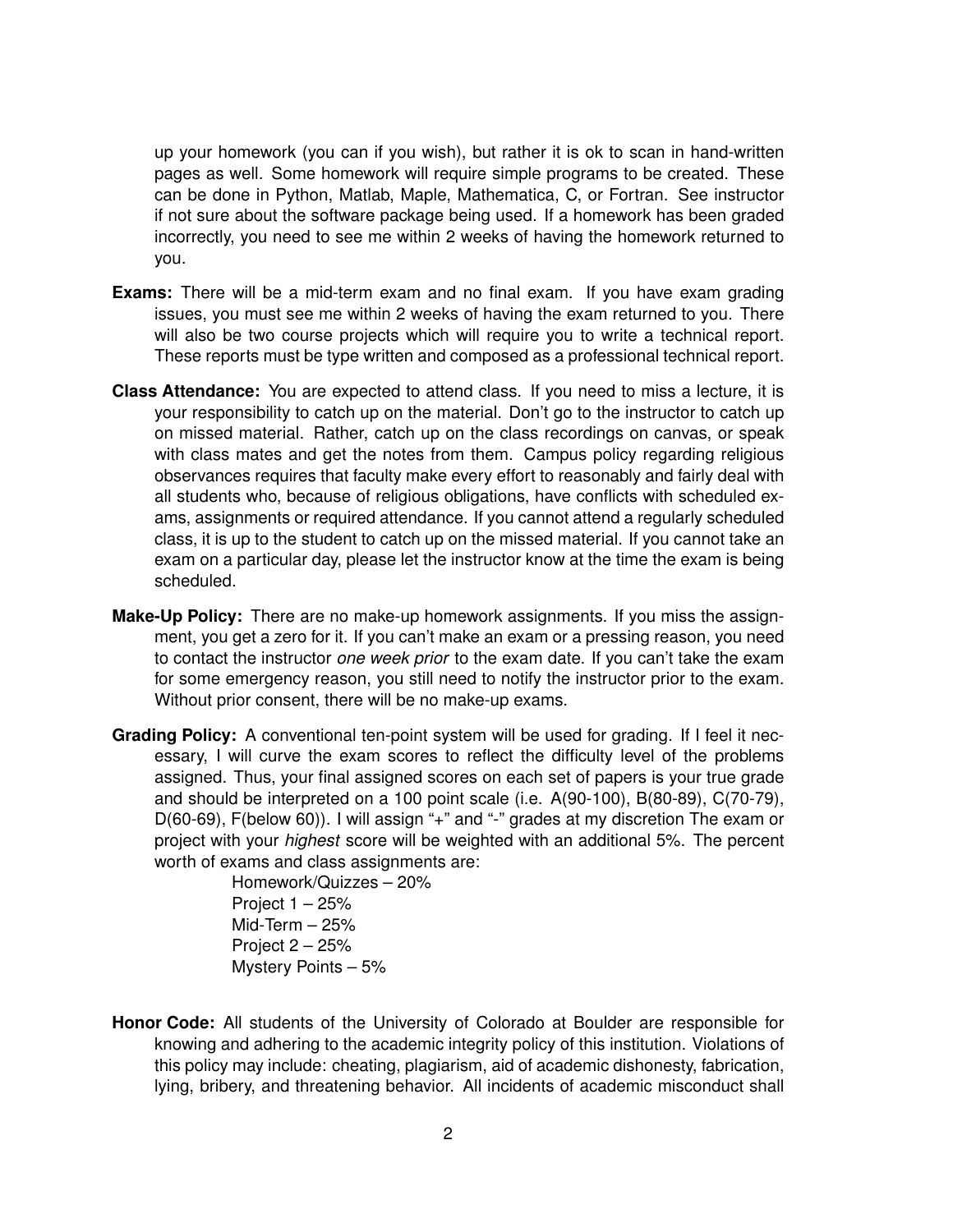be reported to the Honor Code Council (honor@colorado.edu; 303-725-2273). Students who are found to be in violation of the academic integrity policy will be subject to both academic sanctions from the faculty member and non-academic sanctions (including but not limited to university probation, suspension, or expulsion). Other information on the Honor Code can be found at

<http://www.colorado.edu/policies/honor.html> and at

<http://www.colorado.edu/academics/honorcode/>

**Students with Disabilities** If you qualify for accommodations because of a disability, please submit to me a letter from Disability Services in a timely manner so that your needs may be addressed. Disability Services determines accommodations based on documented disabilities. Contact: 303-492-8671, Willard 322, and

<http://www.Colorado.EDU/disabilityservices>

Disability Services' letters for students with disabilities indicate legally mandated reasonable accommodations. The syllabus statements and answers to Frequently Asked Questions can be found at

<http://www.colorado.edu/disabilityservices>

**Class Room Behavior** Students and faculty each have responsibility for maintaining an appropriate learning environment. Those who fail to adhere to such behavioral standards may be subject to discipline. Professional courtesy and sensitivity are especially important with respect to individuals and topics dealing with differences of race, culture, religion, politics, sexual orientation, gender, gender variance, and nationalities. Class rosters are provided to the instructor with the student's legal name. I will gladly honor your request to address you by an alternate name or gender pronoun. Please advise me of this preference early in the semester so that I may make appropriate changes to my records. See polices at

<http://www.colorado.edu/policies/classbehavior.html> and at

[http://www.colorado.edu/studentaffairs/judicialaffairs/code.html#studen](http://www.colorado.edu/studentaffairs/judicialaffairs/code.html#student_code)t\_ [code](http://www.colorado.edu/studentaffairs/judicialaffairs/code.html#student_code)

- **Religious Observances** Campus policy regarding religious observances requires that faculty make every effort to reasonably and fairly deal with all students who, because of religious obligations, have conflicts with scheduled exams, assignments or required attendance. In this class I will attempt to accommodate any conflicts with exam times if you let me know at least 2 weeks in advance See full details at [http://www.colorado.edu/policies/fac\\_relig.html](http://www.colorado.edu/policies/fac_relig.html)
- **Discrimination and Harassment** The University of Colorado Boulder (CU-Boulder) is committed to maintaining a positive learning, working, and living environment. The University of Colorado does not discriminate on the basis of race, color, national origin, sex, age, disability, creed, religion, sexual orientation, or veteran status in admission and access to, and treatment and employment in, its educational programs and activities. (Regent Law, Article 10, amended 11/8/2001). CU-Boulder will not tolerate